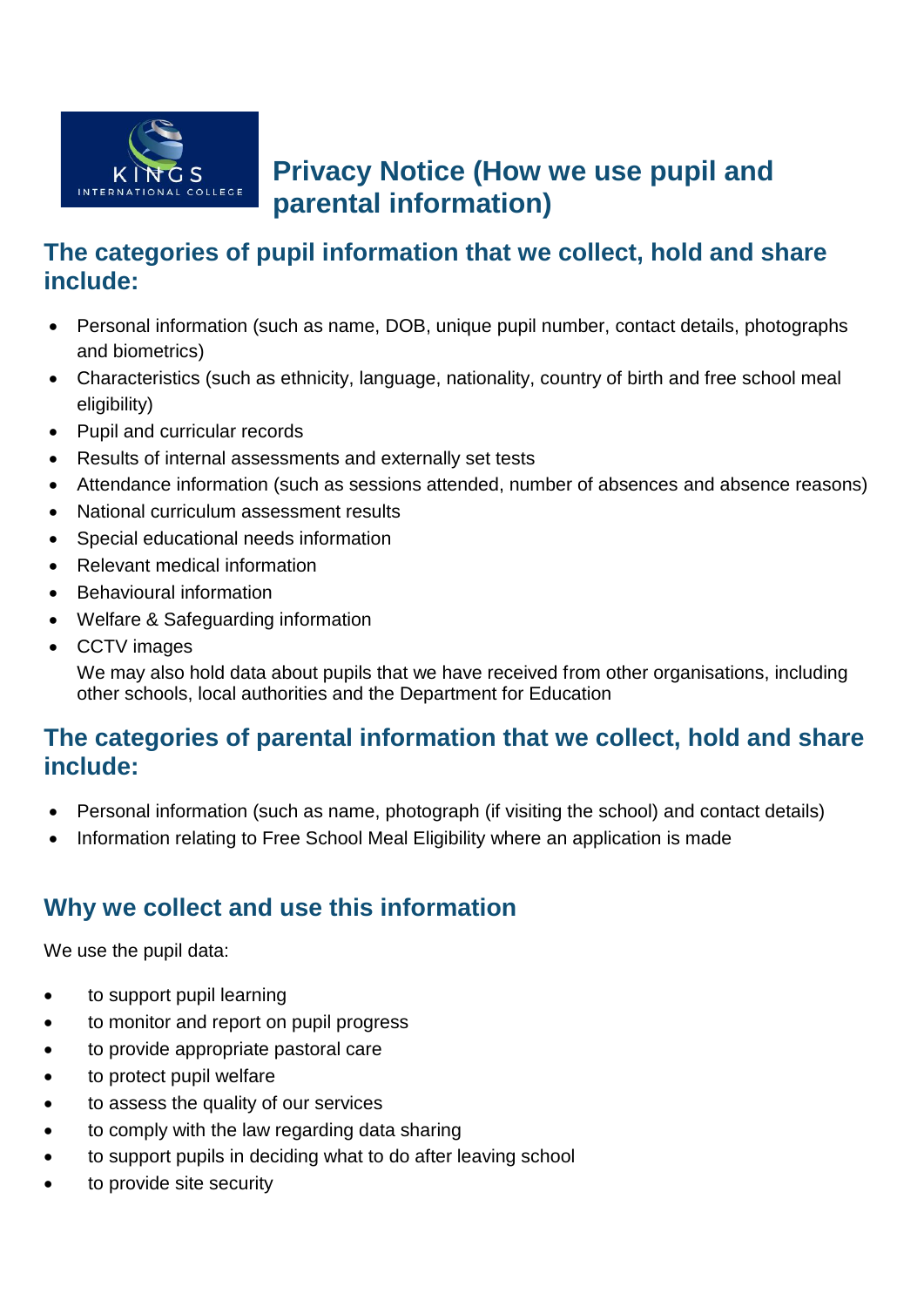We use parental data:

- for communication purposes, including
- to enable parents to pay for trips, dinner money etc. using the schools on line payment provider
- when visiting the school for security & safeguarding.

## **The lawful basis on which we use this information**

We collect and use pupil information to fulfil our Legal Obligation under Section 537A of the Education Act 1996, and Section 83 of the Children Act 1989. We also comply with Article), and Article 9(2)(g)of the General Data Protection Regulation (GDPR)

We only collect and use pupils' personal data when the law allows us to. Most commonly, we process it where:

- We need to comply with a legal obligation (Article  $6(1)(c)$ )
- We need it to perform an official task in the public interest (Article  $6(1)(e)$ )

Less commonly, we may also process pupils' personal data in situations where:

- We have obtained consent to use it in a certain way (Article 9(2)(a))
- Processing is necessary for carrying out obligations under social security or social protection law (Article 9(2)(b)
- We need to protect the individual's vital interests (or someone else's interests) (Article 9(2)(c))
- Processing is necessary for reasons of substantial public interest (Article 9(2)(g))
- Processing is necessary under our statutory duty to report notifiable diseases in the Public Health (control of Disease) Act 1984 and the Health Protection (Notification) Regulations 2010

Where we have obtained consent to use pupils' personal data, this consent can be withdrawn at any time. We will make this clear when we ask for consent, and explain how consent can be withdrawn.

Some of the reasons listed above for collecting and using pupils' personal data overlap, and there may be several grounds which justify our use of this data.

# **Collecting pupil information**

Whilst the majority of pupil information you provide to us is mandatory, some of it is provided to us on a voluntary basis. In order to comply with the General Data Protection Regulation, we will inform you whether you are required to provide certain pupil information to us or if you have a choice in this.

# **Storing pupil data**

We hold pupil data on computer systems and also sometimes on paper. We hold educational records securely and retain them until you transfer to a new school or until you reach the age of 25, after which they are safely destroyed.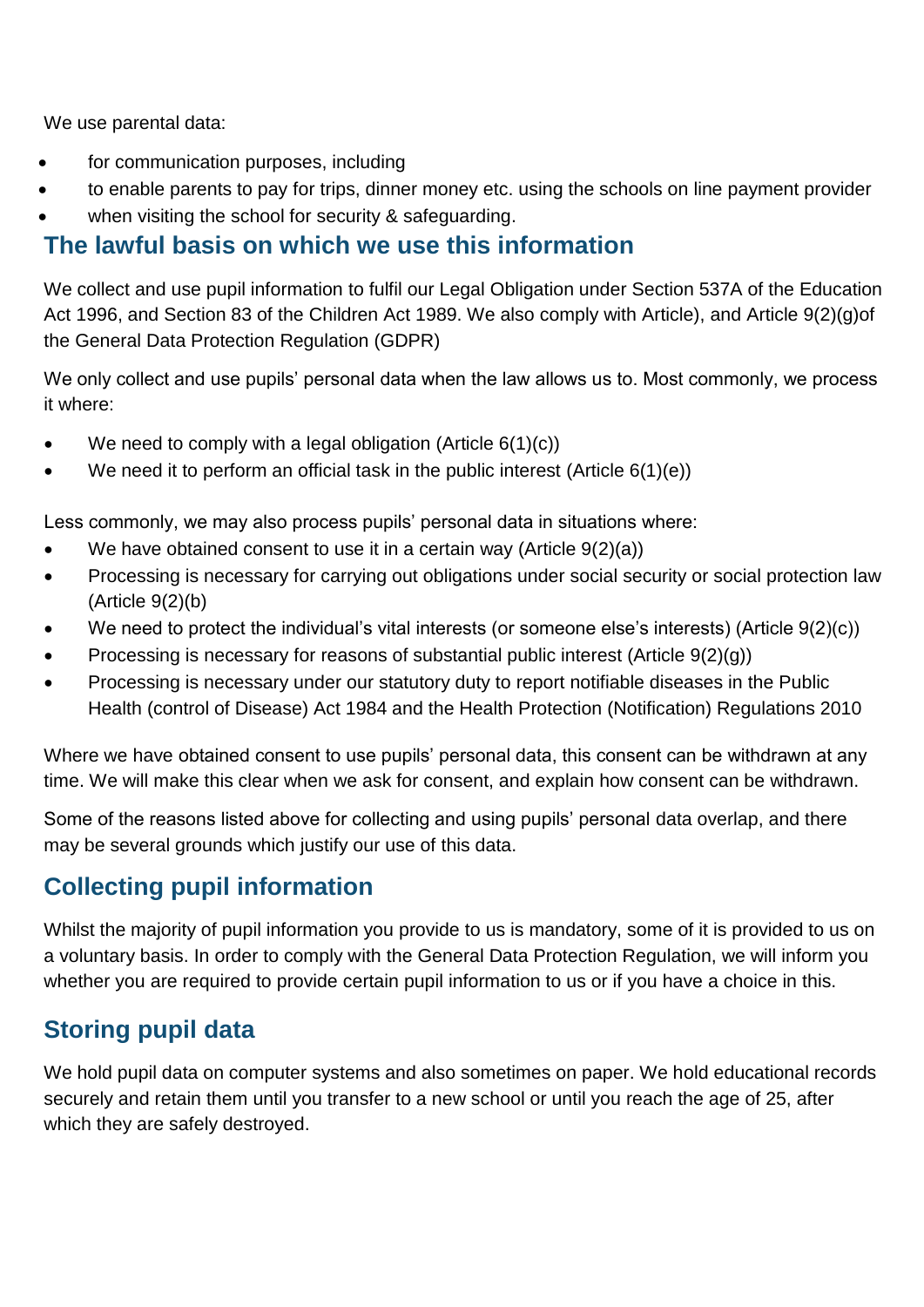# **Who we share pupil information with**

There are strict controls on who can see your information. We will not share your data if you advise us that you do not want it shared unless it is the only way we can make sure you stay safe and healthy or we are legally required to do so.

We routinely share pupil information with:

- schools or colleges that pupils attend after leaving us
- our local authority (or other relevant local authority) and their commissioned providers of local authority services
- the Department for Education (DfE)
- Examination Bodies, The Learner Registration Service and Joint Council for Qualifications
- The pupil's family & representatives
- **Ofsted**
- Suppliers & service providers to enable them to provide the service we have contracted them for.
- Public Health England where we have a duty to notify of an infectious disease

#### **Why we share pupil information**

We do not share information about our pupils with anyone without consent unless the law and our policies allow us to do so.

We share pupils' data with the Department for Education (DfE) on a statutory basis. This data sharing underpins school funding and educational attainment policy and monitoring.

We are required to share information about our pupils with our local authority (LA) and the Department for Education (DfE) under section 3 of The Education (Information about Individual Pupils) (England) Regulations 2013.

When a pupil moves school their records are transferred to the new school in accordance with the Education (Pupil Information) (England) Regulations 2005.

To fulfil other statutory duties such as those under the Public Health (control of Disease) Act 1984 and the Health Protection (Notification) Regulations 2010

# **Data collection requirements:**

To find out more about the data collection requirements placed on us by the Department for Education (for example; via the school census) go to [https://www.gov.uk/education/data-collection](https://www.gov.uk/education/data-collection-and-censuses-for-schools)[and-censuses-for-schools.](https://www.gov.uk/education/data-collection-and-censuses-for-schools)

For pupils enrolling for post 14 qualifications, the Learning Records Service will give us a pupil's unique learner number (ULN) and may also give us details about the pupil's learning or qualifications.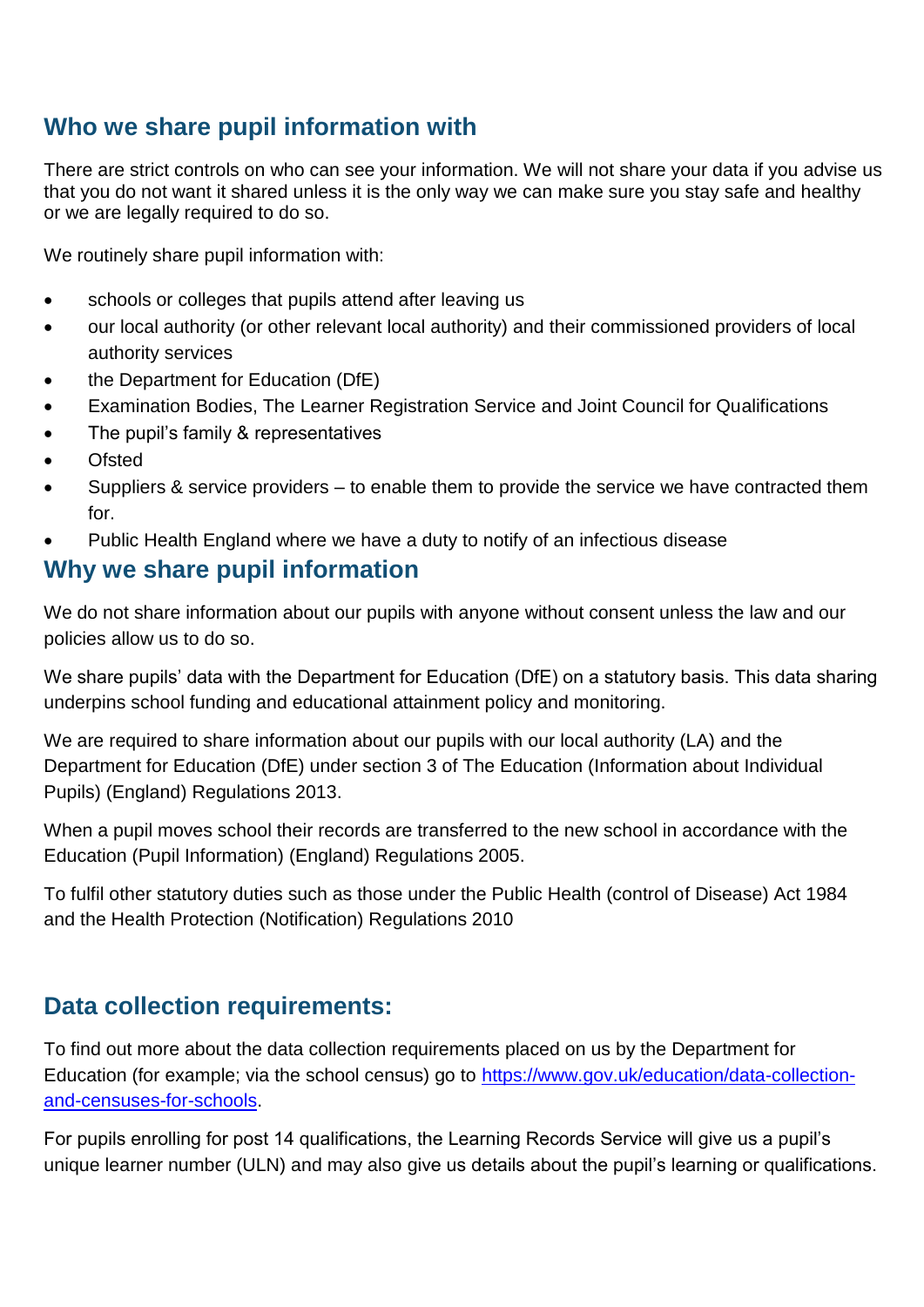We are required to share information about our pupils with our local authority (LA) and the Department for Education (DfE) under Section 3 of the Education (Information about Individual Pupils) (England) Regulations 2013.

# **Youth support services**

### **Pupils aged 13+**

Once our pupils reach the age of 13, we also pass pupil information to our local authority and / or provider of youth support services as they have responsibilities in relation to the education or training of 13-19 year olds under section 507B of the Education Act 1996.

We must provide both the pupil and parent's/s' name(s) and address, and any further information relevant to the support services' role; this will include telephone contact details.

This enables them to provide services as follows:

- youth support services
- careers advisers

A parent or guardian can request that **only** their child's name, address and date of birth is passed to their local authority or provider of youth support services by informing us. This right is transferred to the child / pupil once he/she reaches the age 16.

# **Department for Education**

The Department for Education (DfE) collects personal data from educational settings and local authorities via various statutory data collections. We are required to share information about our pupils with the Department for Education (DfE) either directly or via our local authority for the purpose of those data collections, under:

• section 3 of The Education (Information About Individual Pupils) (England) Regulations 2013.

All data is transferred securely and held by DfE under a combination of software and hardware controls, which meet the current [government security policy framework.](https://www.gov.uk/government/publications/security-policy-framework) For more information, please see 'How Government uses your data' section.

#### **Local Authorities**

We may be required to share information about our pupils with the local authority to ensure that they can conduct their statutory duties under

• the [Schools Admission Code,](https://www.gov.uk/government/publications/school-admissions-code--2) including conducting Fair Access Panels.

# **Requesting access to your personal data**

Under GDPR, parents and pupils have the right to request access to information about them that we hold. To make a request for your personal information, or be given access to your child's educational record, contact dpo@kings-international.co.uk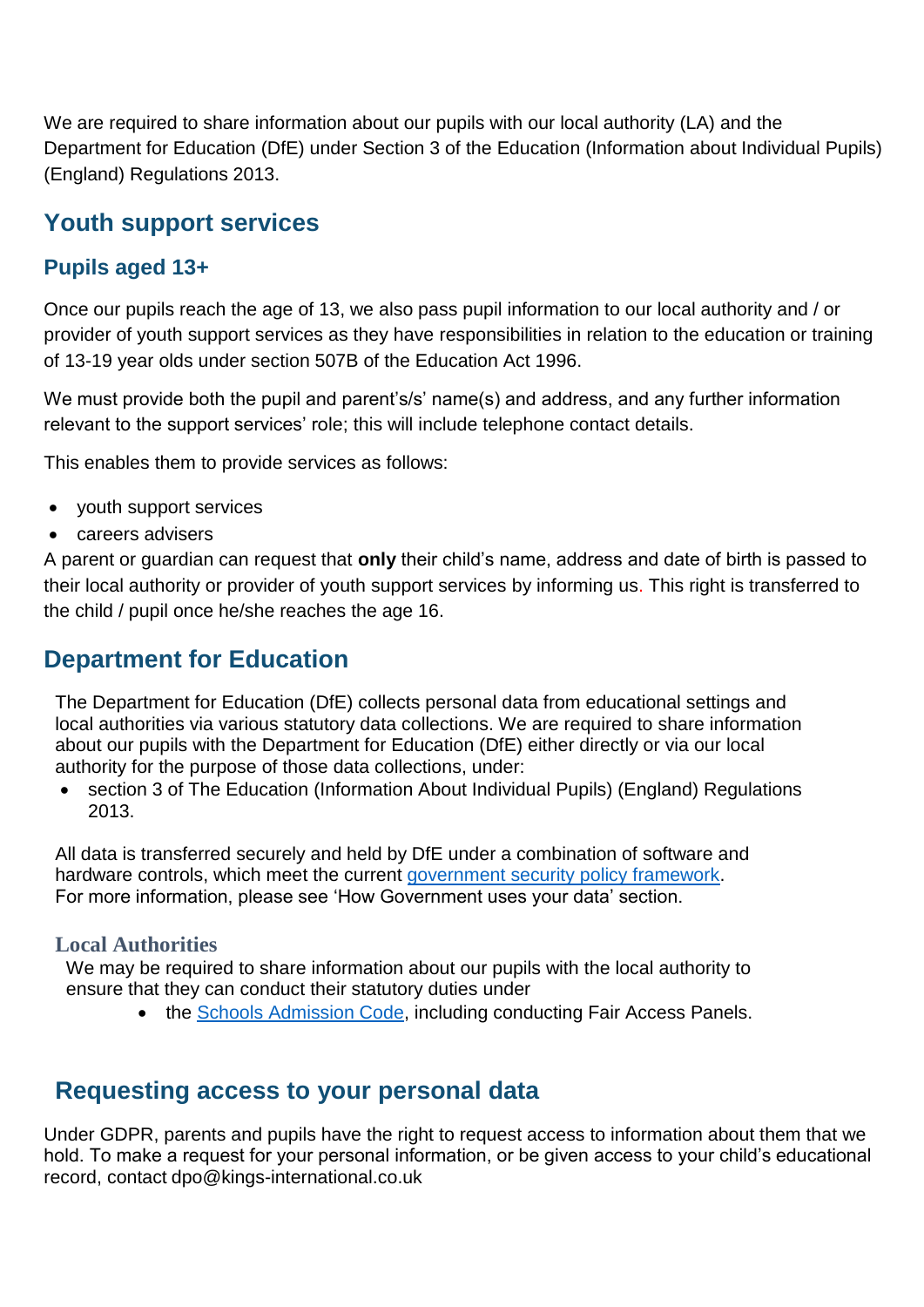Depending on the lawful basis above, you may also have the right to:

- object to processing of personal data that is likely to cause, or is causing, damage or distress
- prevent processing for the purpose of direct marketing
- object to decisions being taken by automated means
- in certain circumstances, have inaccurate personal data rectified, blocked, erased or destroyed; and
- a right to seek redress, either through the ICO, or through the courts

If you have a concern about the way we are collecting or using your personal data, you should raise your concern with us in the first instance or directly to the Information Commissioner's Office at<https://ico.org.uk/concerns/>

For further information on how to request access to personal information held centrally by DfE, please see the 'How Government uses your data' section of this notice.

#### **Withdrawal of consent and the right to lodge a complaint**

Where we are processing your personal data with your consent, you have the right to withdraw that consent. If you change your mind, or you are unhappy with our use of your personal data, please let us know by contacting **dpo@kings-international.co.uk.**

## **Last updated**

We may need to update this privacy notice periodically so we recommend that you revisit this information from time to time. This version was last updated on 14<sup>th</sup> October 2021.

## **Contact**

If you would like to discuss anything in this privacy notice, please contact:

Lisa Bowman dpo@kings-international.co.uk

If you are unable to access any of these websites please contact the LA or DfE

Corporate Information & Governance Team Surrey County Council Legal Services County Hall Penrhyn Road Kingston upon Thames

[foi@surreycc.gov.uk](mailto:foi@surreycc.gov.uk) 03456 009009

To contact DfE:<https://www.gov.uk/contact-dfe>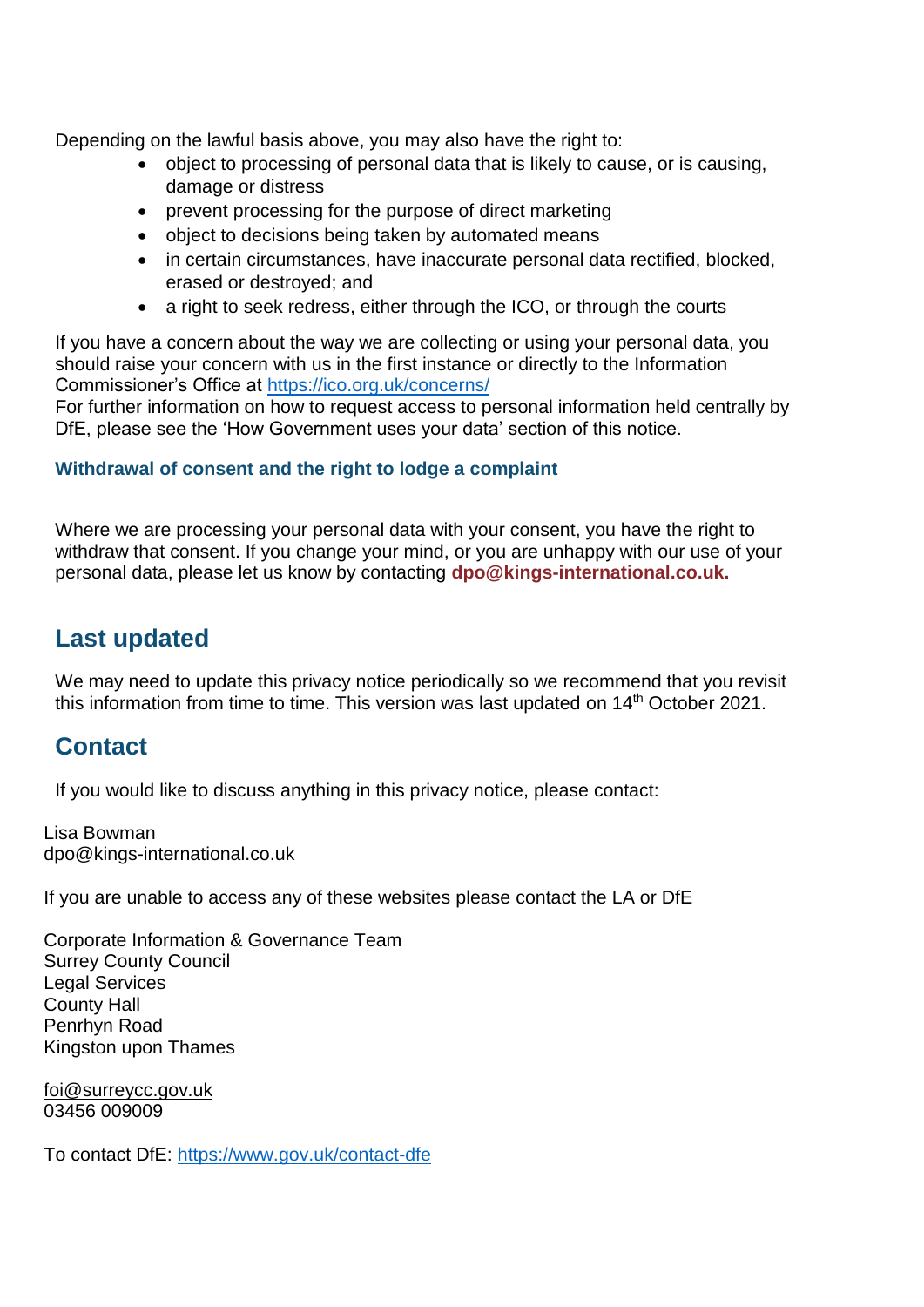# **How Government uses your data**

The pupil data that we lawfully share with the DfE through data collections:

- underpins school funding, which is calculated based upon the numbers of children and their characteristics in each school.
- informs 'short term' education policy monitoring and school accountability and intervention (for example, school GCSE results or Pupil Progress measures).
- supports 'longer term' research and monitoring of educational policy (for example how certain subject choices go on to affect education or earnings beyond school)

#### **Data collection requirements**

To find out more about the data collection requirements placed on us by the Department for Education (for example; via the school census) go to [https://www.gov.uk/education/data](https://www.gov.uk/education/data-collection-and-censuses-for-schools)[collection-and-censuses-for-schools](https://www.gov.uk/education/data-collection-and-censuses-for-schools)

## **The National Pupil Database (NPD)**

Much of the data about pupils in England goes on to be held in the National Pupil Database (NPD).

The NPD is owned and managed by the Department for Education and contains information about pupils in schools in England. It provides invaluable evidence on educational performance to inform independent research, as well as studies commissioned by the department.

It is held in electronic format for statistical purposes. This information is securely collected from a range of sources including schools, local authorities and awarding bodies.

To find out more about the NPD, go to [https://www.gov.uk/government/publications/national](https://www.gov.uk/government/publications/national-pupil-database-user-guide-and-supporting-information)[pupil-database-user-guide-and-supporting-information](https://www.gov.uk/government/publications/national-pupil-database-user-guide-and-supporting-information)

## **Sharing by the Department**

The law allows the Department to share pupils' personal data with certain third parties, including:

- schools
- local authorities
- researchers
- organisations connected with promoting the education or wellbeing of children in England
- other government departments and agencies
- organisations fighting or identifying crime

For more information about the Department's NPD data sharing process, please visit: <https://www.gov.uk/data-protection-how-we-collect-and-share-research-data>

Organisations fighting or identifying crime may use their legal powers to contact DfE to request access to individual level information relevant to detecting that crime. Whilst numbers fluctuate slightly over time, DfE typically supplies data on around 600 pupils per year to the Home Office and roughly 1 per year to the Police.